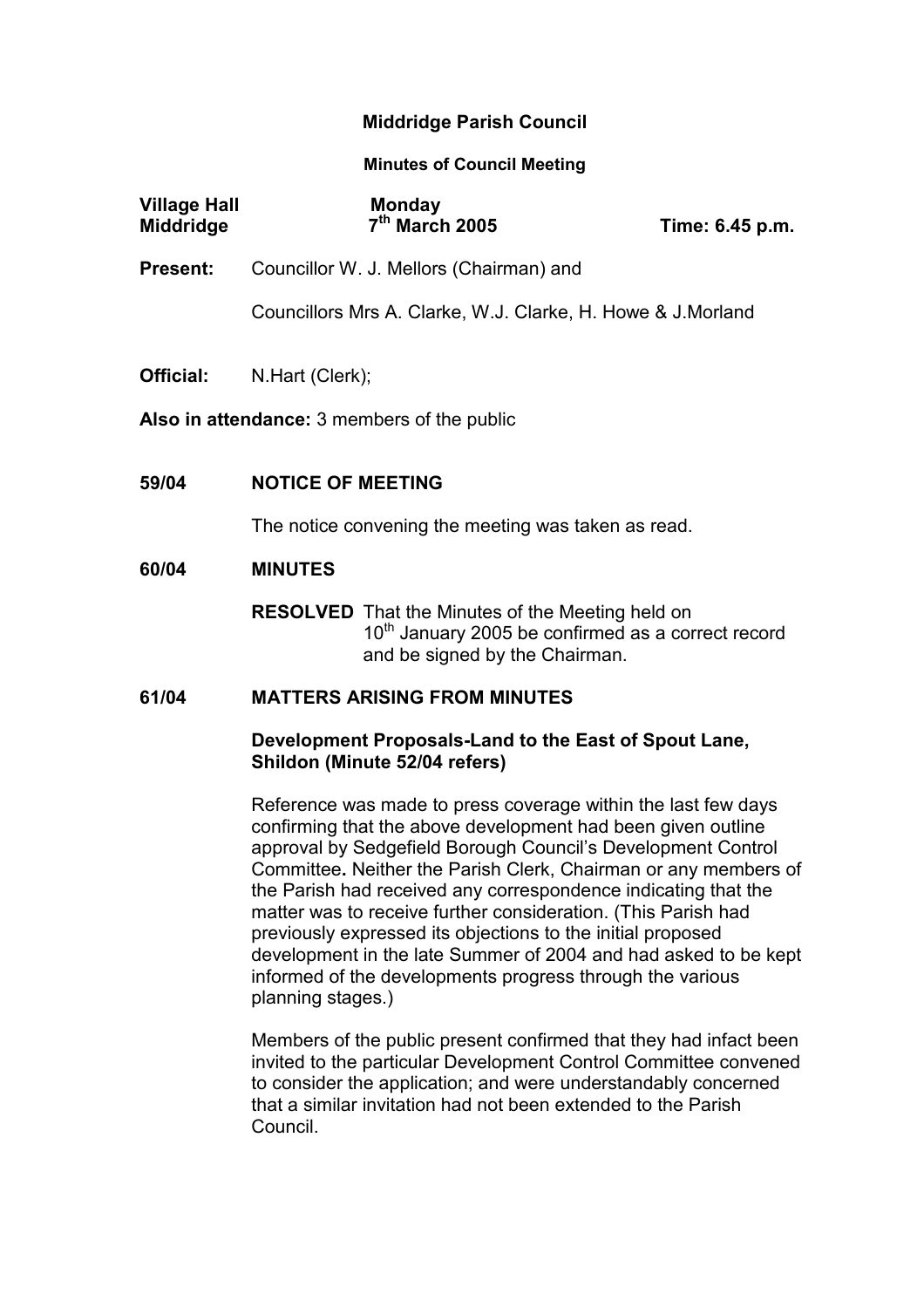It was proposed that the Clerk contact the Borough Council to express the utmost concern that this Council did not seem to have been consulted or invited to comment on the latest stage of this application's route through the planning processes; and that confirmation of the Development Control's Committee be confirmed. In addition, confirmation was required as to the categorisation of the land in question; which had previously been suggested as 'brownfield'.

RESOLVED that the Clerk write to Sedgefield Borough Council,as outlined above, expressing this Council's dissatisfaction regarding consultation on the latest stage of planning consideration of the development proposals on land to the East of Spout Lane.

### Parish Paths (Minute 52/04 refers)

Members of the Parish Council had since met with the contractor responsible for works to the Parish Paths, along with Durham County Council's Parish Paths Officer, and confirmed that the works had been carried out to a satisfactory standard.

An invoice for the works carried out during this financial year had also now been submitted by the contractor (see accounts for payment), along with an estimate for works to be carried out in 2005/6. It was noted that the agreed schedule of works to the paths had been drawn up some 18 months ago.

#### Bus Shelter/Litter bins (Minute No. 52/04 refers)

The Clerk confirmed that he had met with Peter Creamer from the Wolverhampton & Dudley brewery and he had indicated a willingness, on behalf of his brewery, to meet the cost of purchasing a suitable litter bin to be provided on the Village Green outside the Bay Horse.

RESOLVED That the Clerk contact Sedgefield Borough Council to obtain a quote for the cost of purchasing an appropriate litter bin; and that this information be forwarded to Mr Creamer for his continuing consideration.

# Traffic Survey (Minute 52/04 refers)

Members agreed that they would meet in the near future to discuss the case for imposing a speed restriction of 30mph on the stretch of C35 to Bluebell Corner; and would thereafter request that the Clerk contact the County Council Highway's Authority with such a submission.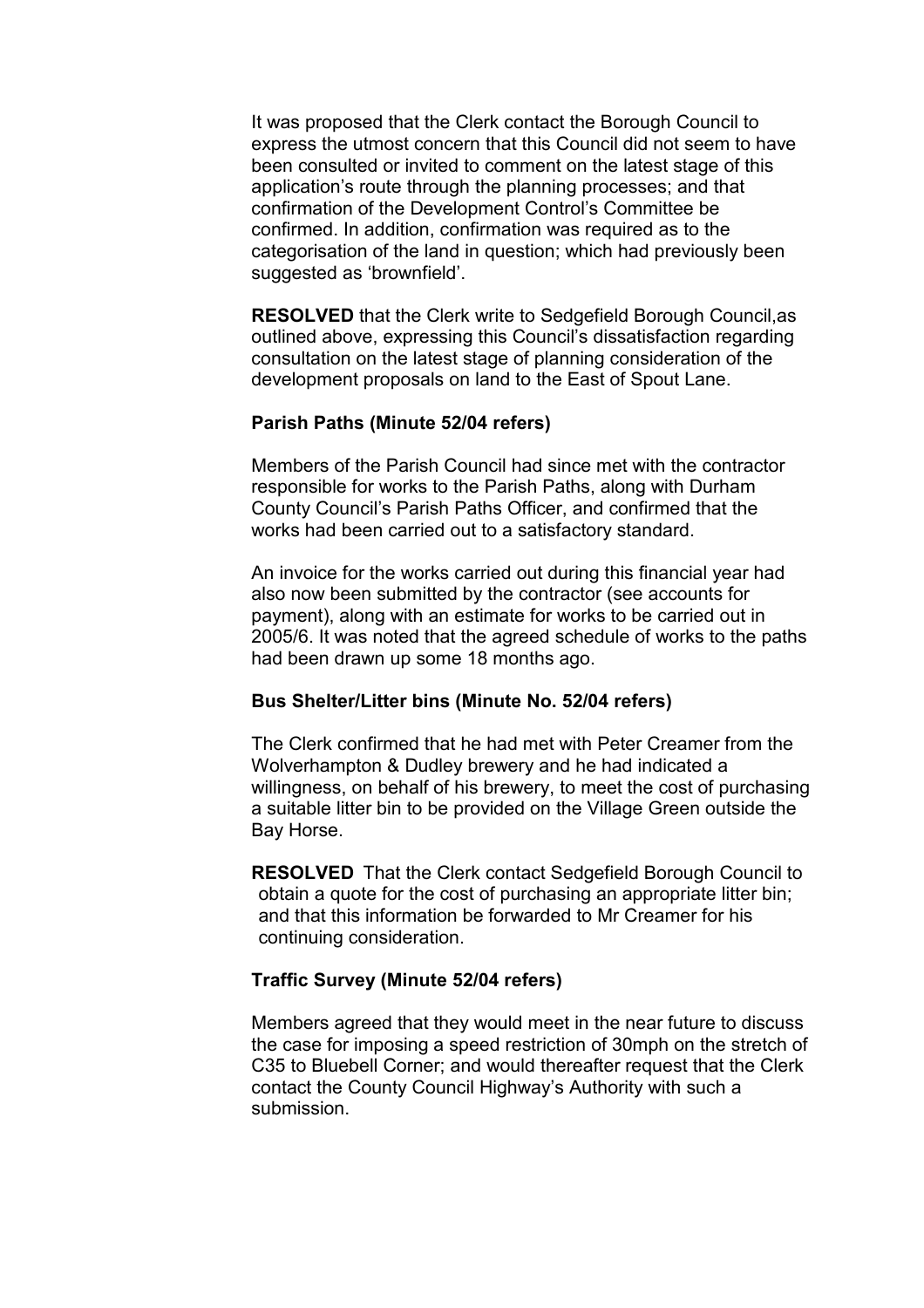# Play Area off The Meadowings (Min. 52/04)

Members of the Parish Council had met with a representative of Zurich Municipal Insurance to inspect the condition of the play equipment at the above site, in the presence of an engineer from Great Aycliffe Town Council (GATC)

 The inspection revealed works required to two of the big swings (replacement of 'bushes') and to one of the smaller swings that had been found to have a bolt seized. GATC revealed that they would carry out the necessary works and would recharge the Parish Council should they need to order in the required parts.

 The Pussy Willow tree located near the Play Area was also found to be in need of 'chopping back'.

 Reference was also made to the amount of dog dirt found in the area; despite there being a number of dog litter bins located within the Parish. It was suggested that the public's attention be drawn to the resultant health problems that this waste could cause in the next Residents Newsletter and, at the same time, the Dog Warden at Sedgefield Borough Council be advised of the problem and be requested to monitor the situation with a view to either more litter bins being provided, or more emptying of the existing bins being carried out.

RESOLVED that the proposed action identified above be approved.

# Maintenance of Trees on Village Green (Minute 52/04 refers)

GATC had been provided with a copy of the agreed maintenance schedule and map identifying the trees in question and had indicated that they would carry out the necessary maintenance forthwith.

#### 62/04 Accounts for Payment

Members considered a schedule of Accounts for Payment.

RESOLVED that the following accounts be approved for payment:-

| £424.00                                     |
|---------------------------------------------|
| £141.67                                     |
| £2.24                                       |
| <b>Village Tubs-Reimbursement</b><br>£60.00 |
| £110.45                                     |
|                                             |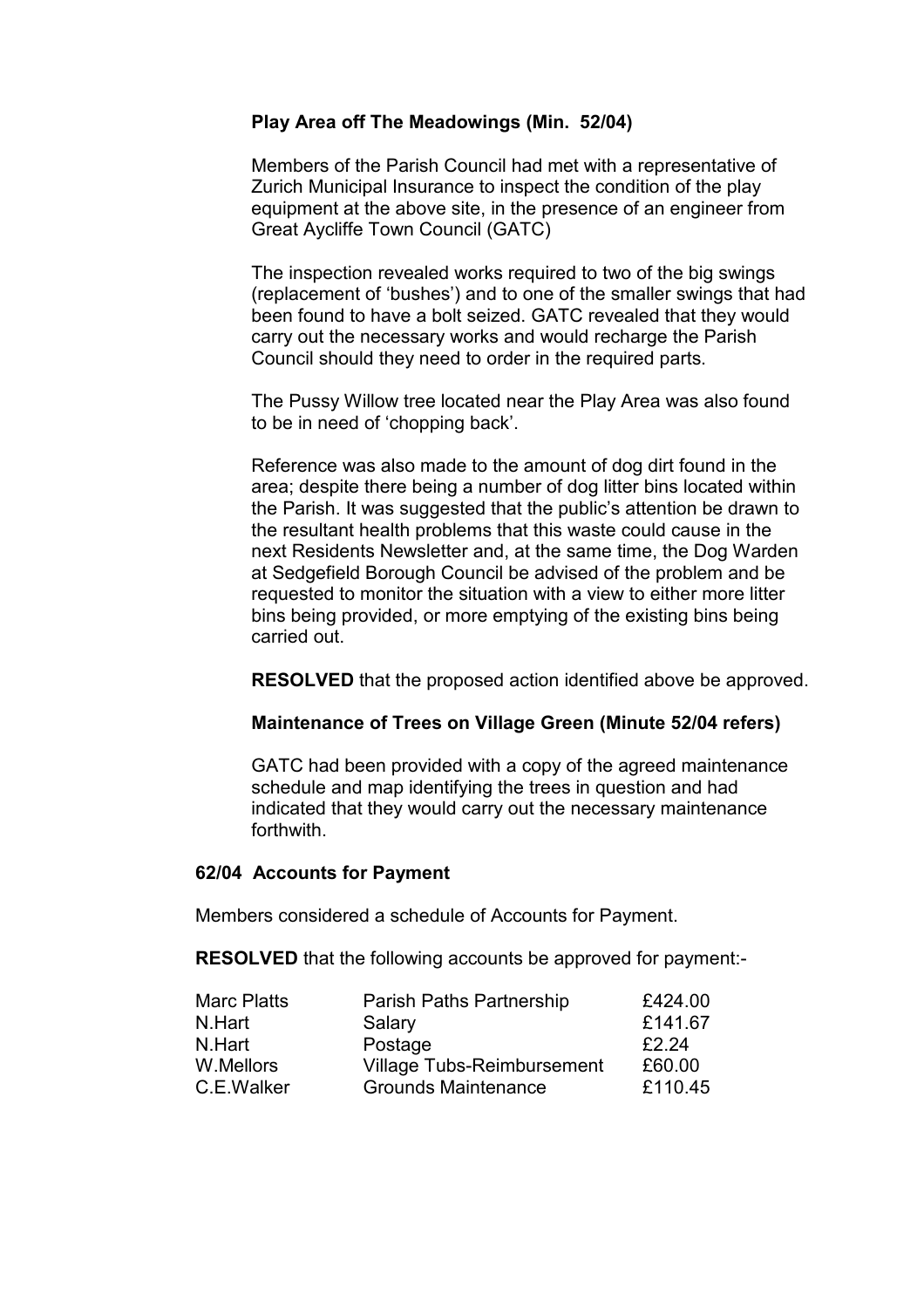# 63/04 GROUNDS MAINTENANCE AND GENERAL REPAIRS

Reference was made to the problem identified at the last meeting regarding the encroachment of vehicles on Northside, causing damage to the Village Green. A Recycling vehicle from Sedgefield Borough Council had been just one of the vehicles observed as having encroached on to the Green causing damage to the grass. The location of the existing salt bin also exacerbated this problem as the vehicles sought to drive across the Green to avoid making contact with the bin.

 It was proposed that the Clerk write to Sedgefield Borough Council advising them of the damage caused by vehicles, including their own, and that they be requested to 'make good' the damage caused and to consider re-locating the salt bin to make the passage of vehicles easier. It was also suggested that the next Residents Newsletter include mention of this particular problem in an effort to prevent other vehicles causing similar damage. It was noted that the Parish Council could not seek to reduce the size of the area of open space without first identifying additional provision it could make elsewhere in the Village. Members indicated that this could be investigated in the future.

 The Chairman indicated that he had delivered the letters of appreciation and donations of £10 to each of the people responsible for maintaining the flower tubs on the Village Green. Mrs McGeekin had contacted the Council to express her gratitude for the donation and letter of appreciation.

 Reference was also made to the following problems of litter/rubbish identified in the Village and adjacent area:-

 -Litter caught up in the tress on the Village Green; -'dumping' of waste in the area between the Shildon & Middridge crossroads and Middridge Drift. -rats identified in gardens within the Village

#### RESOLVED that:-

 1.The Clerk write to Sedgefield Borough Council advising them of the damage caused by vehicles, including their own, to the Village Green and that they be requested to 'make good' the damage caused and to consider re-locating the salt bin to make the passage of vehicles easier.

 2. The Clerk contact the County Council Highways Authority to request that the problem of litter caught up in the trees on the Village Green be removed.

 3.The Clerk of Eldon Parish Council be advised of the problem regarding the dumping of waste in the area of the Shildon & Middridge crossroads with a view to action being taken to prevent any further instances occurring and for the waste to be removed.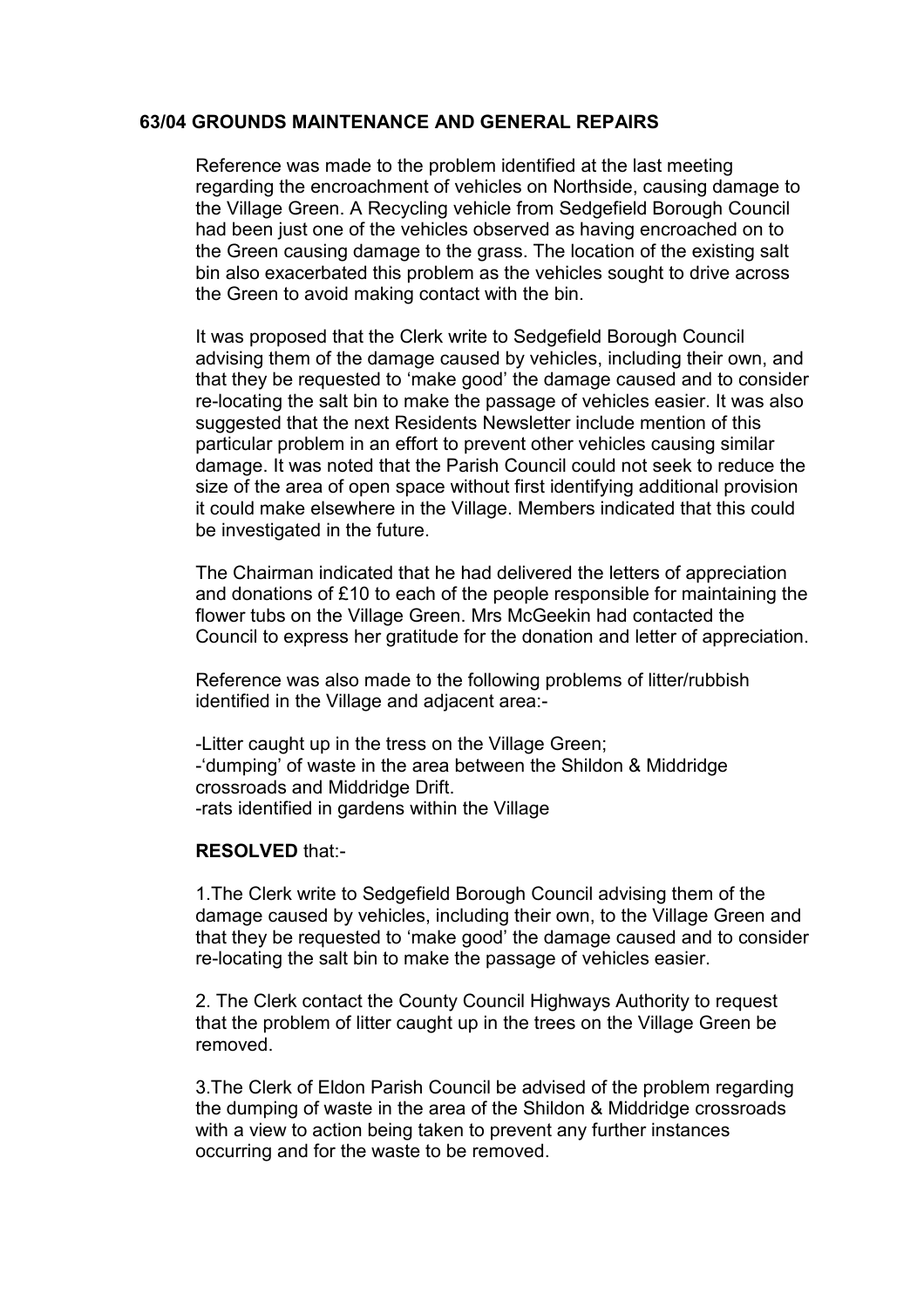4. The Pest Control Officer at Sedgefield Borough Council be advised of the problem regarding the presence of rats in the gardens of properties within the Village; and mention of this be also made in the Residents **Newsletter** 

## 64/04 PARISH PATHS-APPLICATION FOR GRANT 2005/2006

Consideration was given to submission of an application for grant for works to the Parish's Public Rights of Way for 2005/2006; and the appointment of a suitable contractor to carry out the works.

 An estimate had been received for the works from the contractor responsible for works during 2004/2005.

 It was suggested that members inspect the footpaths to determine which works would be required to be carried out and that invitations to tender for the contract be then extended to interested parties. It was requested that the Parish Clerk attempt to identify potential interested contractors in consultation with the County Council's Parish Paths Officer.

### RESOLVED that:-

1.Members inspect the footpaths to determine which works would be required to be carried out to maintain the public footpaths during 2005/6 and that invitations to tender for the contract be then extended to interested parties.

 2 The Parish Clerk attempt to identify potential interested contractors in consultation with the County Council's Parish Paths Officer.

# 65/04 GENERAL CORRESPONDENCE

The Council considered the following correspondence:-

-Invitation to attend Sedgefield Borough Council Civic Ball-1<sup>st</sup> April 2005

-Sedgefield Borough Council-Statement of Licensing Policy

-Sedgefield & District Citizens Advice Bureau (CAB)

-Member Standards-Update/Training Forum-8<sup>th</sup> April 2005-05-01

-Standards Board of England-A Code for the Future

# RESOLVED that:-

 1.The Chairman (and partner) be authorised to attend the Civic Ball and that the cost of the tickets be funded by the Parish Council.

2.The Statement of Licensing Policy be noted.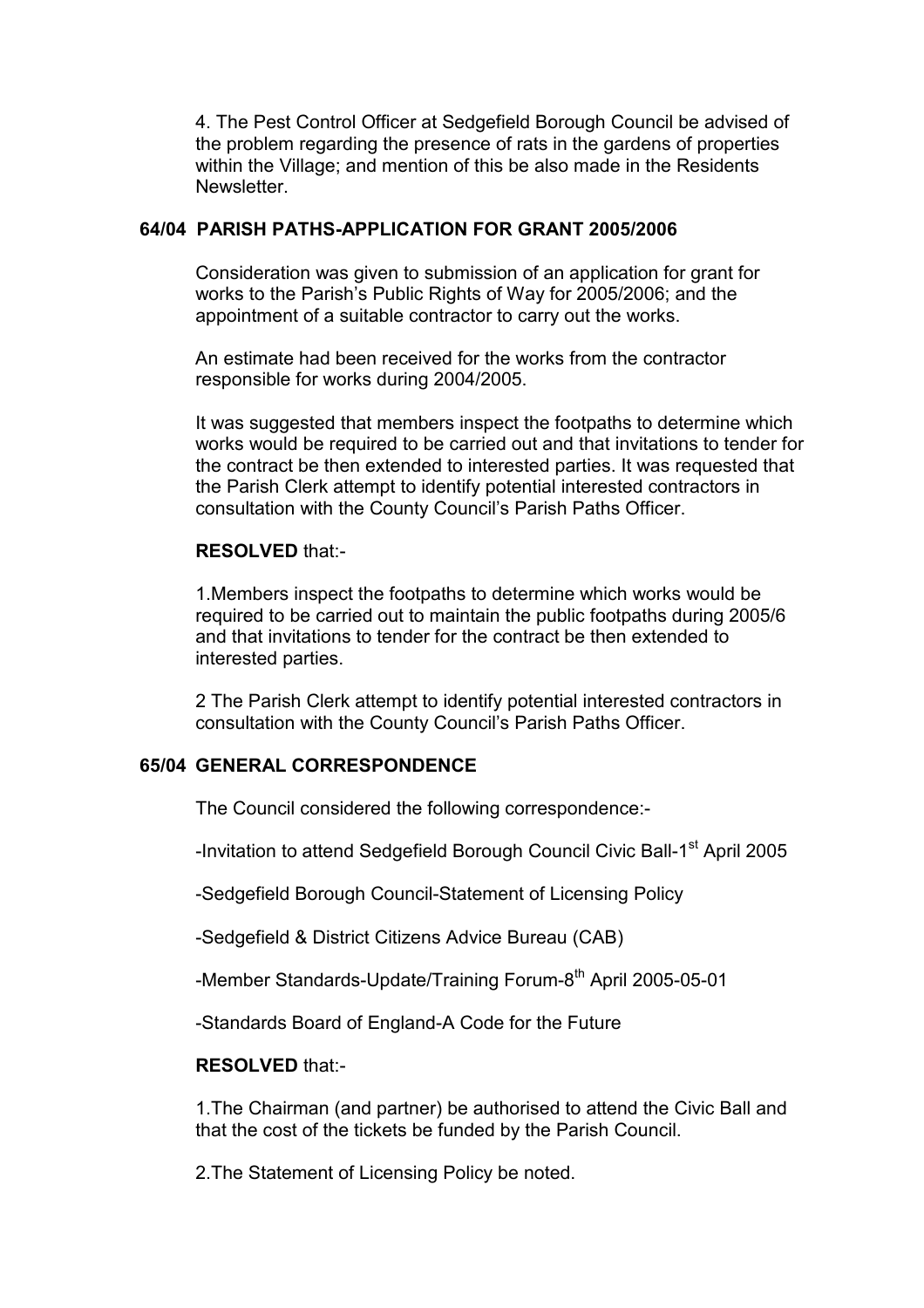3.Cllr Ann Clark seek to identify who is responsible for the proposed reduction in funding of the CAB with a view to the Parish then writing to the Association of Parish Councils outlining its support for measures that would secure its continued funding.

4. The Members Standard training event be noted.

 5. The consultation document received from the Standards Board be circulated to all members of the Parish Council and they be asked to return their replies in confidence by the  $17<sup>th</sup>$  June 2005.

### 66/04 ADDITIONAL ITEMS

Members referred to the following issues requiring consideration:-

-the next meeting of the Council would be preceded by the Annual Meeting of the Council on the  $9<sup>th</sup>$  May 2005;

-it was suggested that consideration be given to events to commemorate the end of the current Municipal Year of the reign of Cllr Mellors as Chairman; and that a meal and get together be organised to take place within the Bay Horse;

-it had been noted that parts of the C35 road to Bluebell Corner had been found to have been flooded in certain parts as a result of water draining from the adjacent fields. It was suggested that this be reported to the County Council's Highways Action Line.

-members had observed that representatives from Sedgefield Borough Council had removed certain trees on Eden Grove, behind the Bay Horse as they had considered them to be dangerous. No formal communication had however been received from the Borough Council to this effect; although the trees themselves (unlike those on the Village Green) belonged to the Borough Council. Following the removal of the trees, some residents had taken to parking their vehicles on the area, causing congestion problems. It was proposed that the Clerk write to the responsible officer at Sedgefield Borough Council to request that in future, this Council be advised of any works to be carried out to these particular trees and that the Borough Council review their planting policy with a view to re-planting taking place in this particular area.

RESOLVED that the Clerk write to the responsible officer at Sedgefield Borough Council to request that in future, this Council be advised of any works to be carried out to these particular trees and that the Borough Council review their planting policy with a view to re-planting taking place in this particular area.